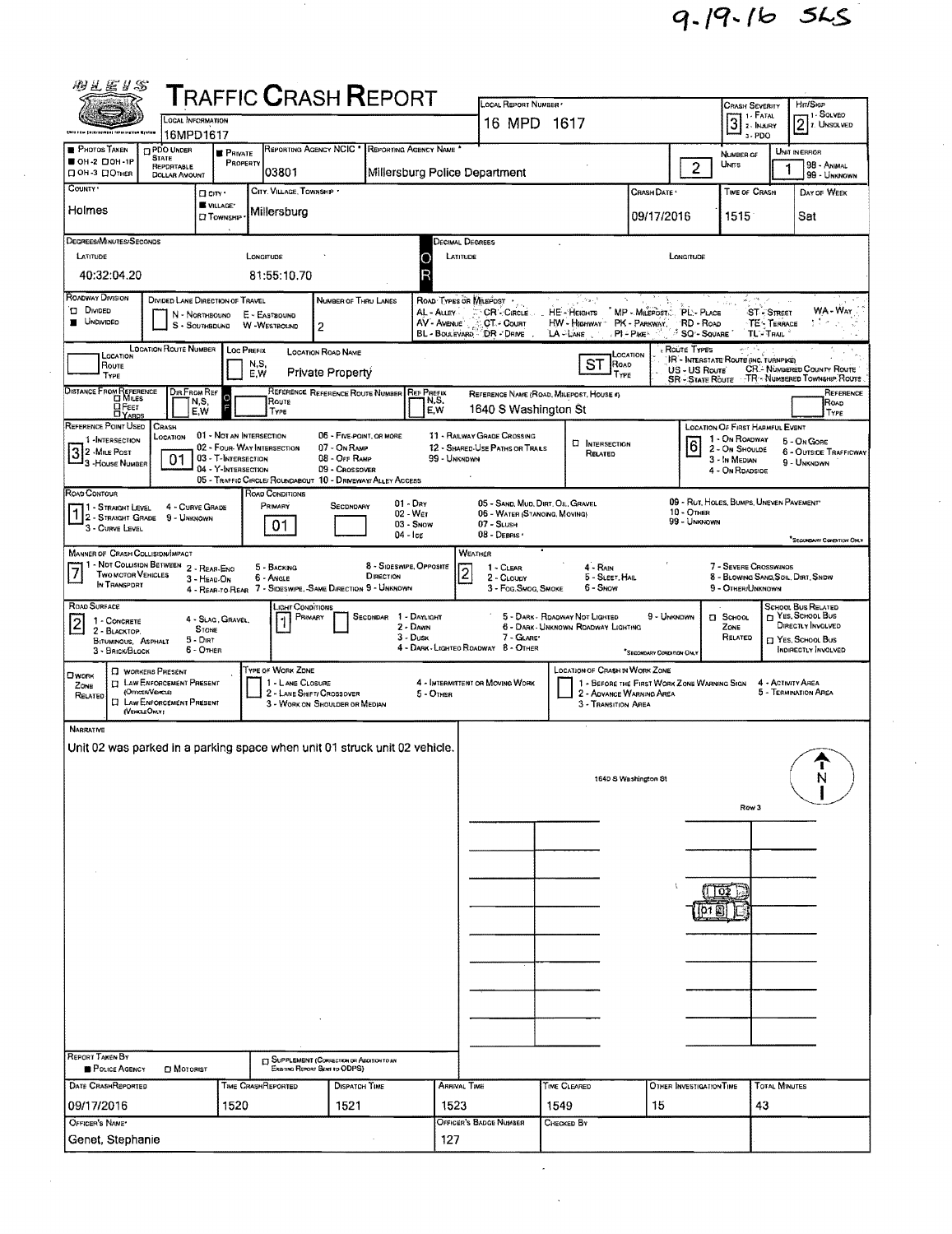|                                                                                  | UNIT                                                                                               |                                                                          |                                                                                         |                                                                            |                                                                                        |                                                                                  |                                                                                                                       |                                                                                                                                                                                                                     |  |  |
|----------------------------------------------------------------------------------|----------------------------------------------------------------------------------------------------|--------------------------------------------------------------------------|-----------------------------------------------------------------------------------------|----------------------------------------------------------------------------|----------------------------------------------------------------------------------------|----------------------------------------------------------------------------------|-----------------------------------------------------------------------------------------------------------------------|---------------------------------------------------------------------------------------------------------------------------------------------------------------------------------------------------------------------|--|--|
|                                                                                  |                                                                                                    |                                                                          |                                                                                         |                                                                            |                                                                                        | LOCAL REPORT NUMBER                                                              | 16 MPD 1617                                                                                                           |                                                                                                                                                                                                                     |  |  |
| UNIT NUMBER                                                                      |                                                                                                    |                                                                          |                                                                                         |                                                                            |                                                                                        | OWNER PHONE NUMBER                                                               | <b>DAMAGE SCALE</b>                                                                                                   | <b>DAMAGE AREA</b>                                                                                                                                                                                                  |  |  |
| OWNER NAME: LAST, FIRST, MIDDLE ( C SAME AS DRIVER )<br>1                        |                                                                                                    |                                                                          |                                                                                         |                                                                            |                                                                                        |                                                                                  | $\overline{2}$                                                                                                        | FRONT                                                                                                                                                                                                               |  |  |
| OWNER ADDRESS: CITY, STATE, ZIP                                                  |                                                                                                    | <b>OSAME AS DRIVER</b> )                                                 |                                                                                         |                                                                            |                                                                                        |                                                                                  | 1 - NONE                                                                                                              | n                                                                                                                                                                                                                   |  |  |
| OН                                                                               |                                                                                                    |                                                                          |                                                                                         |                                                                            |                                                                                        |                                                                                  | 2 - MINOR                                                                                                             |                                                                                                                                                                                                                     |  |  |
| LP STATE                                                                         | LICENSE PLATE NUMBER                                                                               |                                                                          | <b>VEHICLE IDENTIFICATION NUMBER</b>                                                    |                                                                            |                                                                                        | # Occupants                                                                      |                                                                                                                       | a                                                                                                                                                                                                                   |  |  |
| VEHICLE YEAR                                                                     | <b>VEHICLE MAKE</b>                                                                                |                                                                          | <b>VEHICLE MODEL</b>                                                                    |                                                                            |                                                                                        | 0<br><b>VEHICLE COLOR</b>                                                        | 3 - FUNCTIONAL                                                                                                        |                                                                                                                                                                                                                     |  |  |
| 0                                                                                | Ford                                                                                               |                                                                          | Escape                                                                                  |                                                                            | WHI                                                                                    |                                                                                  | 4 - Disabung                                                                                                          |                                                                                                                                                                                                                     |  |  |
| Proof of<br>D<br><b>INSURANCE</b><br>SHOWN                                       | INSURANCE COMPANY                                                                                  |                                                                          | POLICY NUMBER                                                                           | Toweo By                                                                   |                                                                                        |                                                                                  | 9 UNKNOWN                                                                                                             | D<br>ם<br>O<br>REAR                                                                                                                                                                                                 |  |  |
| CARRIER NAME, ADDRESS, CITY, STATE, ZIP                                          |                                                                                                    |                                                                          |                                                                                         |                                                                            |                                                                                        |                                                                                  |                                                                                                                       | <b>CARRIER PHONE</b>                                                                                                                                                                                                |  |  |
| US DOT                                                                           | VEHICLE WEIGHT GVWR/GCWR                                                                           | 1 - LESS THAN OR EQUAL TO 10K LBS                                        | Cargo Body Type                                                                         | 01 - No CARGO BODY TYPE/NOT APPLICABL 09 - POLE                            |                                                                                        | TRAFFICWAY DESCRIPTION                                                           | 11 - Two-Way, Not Divided                                                                                             |                                                                                                                                                                                                                     |  |  |
| HM PLACARD ID NO.                                                                | 2 - 10,001 to 26,000k Las                                                                          | 3 - MORE THAN 26,000K LBS.                                               | 01<br>02 - Busi Van (9-15 Seats, Inc Driver)<br>03 - Bus (16+ Seats, Inc Driver)        | 11 - FLAT BED                                                              | 10 - CARGO TANK                                                                        |                                                                                  | 2 - Two-Way, Not Divideo, Continuous LEFT TURN LANE<br>3 - Two-Way, Divideo, Unprotecteo/Painted or Grass >4FTJ Media |                                                                                                                                                                                                                     |  |  |
| <b>HAZARDOUS MATERIAL</b>                                                        |                                                                                                    |                                                                          | 04 - VEHICLE TOWING ANDTHER VEHICLE<br>05 - Logging<br>06 - INTERMODAL CONTAINER CHASIS | <b>12 - Dump</b><br>13 - CONCRETE MIXER<br>14 - AUTO TRANSPORTER           |                                                                                        | 4 - Two-Way, Divided, Positive Median Barrier<br>5 - ONE-WAY TRAFFICWAY          |                                                                                                                       |                                                                                                                                                                                                                     |  |  |
| HM CLASS<br><b>NUMBER</b>                                                        | $\Box$ RELATED                                                                                     |                                                                          | 07 - CARGO VAN/ENCLOSED BOX<br>08 - GRAIN, CHPS, GRAVEL                                 |                                                                            | 15 - GARBAGE /REFUSE<br>99 - OTHER/UNKNOWN                                             | <b>B</b> Har / Skip UNIT                                                         |                                                                                                                       |                                                                                                                                                                                                                     |  |  |
| NON-MOTORIST LOCATION PRIOR TO IMPACT                                            |                                                                                                    | <b>TYPE OF USE</b>                                                       | UNIT TYPE                                                                               |                                                                            |                                                                                        |                                                                                  |                                                                                                                       |                                                                                                                                                                                                                     |  |  |
|                                                                                  | 01 - INTERSECTION - MARKED CROSSWAL<br>02 - INTERSECTION - NO CROSSWALK<br>03 - INTERSECTION OTHER | 1                                                                        | $02 -$<br>01 - Sub-COMPACT                                                              |                                                                            |                                                                                        |                                                                                  |                                                                                                                       | PASSENGER VEHICLES (LESS THAN 9 PASSENGERS MED/HEAVY TRUCKS OR COMBO UNITS > 10X LBS BUS/VAM/LIMO(9 OR MORE INCLUDING DRIVER)<br>13 - SINGLE UNIT TRUCK OR VAN 2AXLE, 6 TIRES 21 - BUS/VAN (9-15 SEATS, INC DRIVER) |  |  |
|                                                                                  | 04 - MIDBLOCK - MARKED CROSSWALK<br>05 - TRAVEL LANE - OTHER LOCATION                              | 1 - PERSONAL<br>2 - COMMERCIAL                                           | 02 - COMPACT<br>99 - UNKNOWN 03 - MIO SIZE<br>ов Ніт/Sкір<br>04 - Full Size             |                                                                            |                                                                                        | 14 - SINGLE UNIT TRUCK: 3+ AXLES<br>15 - SINGLE UNIT TRUCK / TRAILER             |                                                                                                                       | 22 - BUS (16+ Sears, Inc. Daves)<br>Non-Motoriet                                                                                                                                                                    |  |  |
| 06 - BICYCLE LANE                                                                | 07 - SHOULDER/ROADSIDE                                                                             | 3 - GOVERNMENT                                                           | 05 - Minivan                                                                            | 06 - SPORT UTILITY VEHICLE                                                 |                                                                                        | 16 - TRUCK/TRACTOR (BOBTAT.)<br>17 - TRACTOR/SEMI-TRAILER<br>18 - TRACTOR/DOUBLE |                                                                                                                       | 23 - ANIMAL WITH RIDER<br>24 - ANIMAL WITH BUGGY, WAGON, SURREY<br>25 - BICYCLE/PEDACYCLIST                                                                                                                         |  |  |
| 08 - SIDEWALK<br>10 - DRIVE WAY ACCESS                                           | 09 - MEDIAN/CROSSING ISLAND                                                                        | <b>DIN EMERGENCY</b>                                                     | 07 - Pickup<br>$08 - V_{AN}$                                                            |                                                                            |                                                                                        | 19 - TRACTOR/TRIPLES<br>20 - Other MediHeavy Vehicle                             |                                                                                                                       | 26 - PEDESTRIAN/SKATER<br>27 - OTHER NON-MOTORIST                                                                                                                                                                   |  |  |
|                                                                                  | 11 - Shared Use Path or Trat.<br>12 - NON-TRAFFICWAY AREA                                          | RESPONSE                                                                 | 09 - MOTORCYCLE<br>10 - MOTORIZED BICYCLE<br>11 - SNDWMDBILE/ATV                        |                                                                            |                                                                                        | HAS HM PLACARD                                                                   |                                                                                                                       |                                                                                                                                                                                                                     |  |  |
| 99 - OTHER/UNKNOWN<br>SPECIAL FUNCTION 01 - NONE                                 |                                                                                                    | 09 - AMBULANCE                                                           | 17 - FARM VEHICLE                                                                       | 12 - OTHER PASSENGER VEHICLE<br>Most Damaged Area                          |                                                                                        |                                                                                  |                                                                                                                       | ACTION                                                                                                                                                                                                              |  |  |
| $02 - TAXI$<br>Ο٦                                                                | 03 - RENTAL TRUCK (OVER 10K LBS)                                                                   | $10 - F$ <sub>IRE</sub><br>11 - HIGHWAY/MAINTENANCE                      | 18 - FARM EQUIPMENT<br>19 - Мотояноме                                                   | $01 - None$<br>08                                                          | 02 - CENTER FRONT                                                                      | 08 - LEFT SIDE<br>09 - LEFT FRONT                                                | 99 - Unknown                                                                                                          | 1 - Non-Contact<br>2 - Non-Coursion                                                                                                                                                                                 |  |  |
|                                                                                  | 04 - Bus - SCHOOL (PUBLIC OR PRIVATE) 12 - MILITARY<br>05 - Bus - Transit<br>06 - Bus. CHARTER     | 13 - POLICE                                                              | 20 - GOLF CART<br>21 - Tran<br>22 - OTHER (EXPLANM NARRATIVE)                           | <b>IMPACT ARE 04 - RIGHT SIDE</b>                                          | 03 - RIGHT FRONT                                                                       | 10 - Top and Windows<br>11 - UNDERCARRIAGE                                       |                                                                                                                       | 3 - STRIKING<br>4 - STRUCK                                                                                                                                                                                          |  |  |
|                                                                                  | 07 - Bus - SHUTTLE<br>08 - Bus - OTHER                                                             | 14 - Pusuc UTILITY<br>15 - OTHER GOVERNMENT<br>16 - CONSTRUCTION EQIP.   |                                                                                         | 08                                                                         | 05 - RIGHT REAR<br>06 - REAR CENTER<br>07 - LEFT REAR                                  | 12 - LOAD/TRAILER<br>13 - TOTAL (ALL AREAS)<br>14 - Отнев                        |                                                                                                                       | 5 - STRIKING/STRUCK<br>9 UNKNOWN                                                                                                                                                                                    |  |  |
| PRE-CRASH ACTIONS                                                                |                                                                                                    |                                                                          |                                                                                         |                                                                            |                                                                                        |                                                                                  |                                                                                                                       |                                                                                                                                                                                                                     |  |  |
| 99                                                                               | MOTORIST<br>01 - STRAIGHT AHEAD                                                                    | 07 - MAKING U-TURN                                                       |                                                                                         | 13 - NEGOTIATING A CURVE                                                   | NON-MOTORIST                                                                           | 15 - Entering or Crossing Specified Locatio                                      |                                                                                                                       | 21 - OTHER NON-MOTORIST ACTION                                                                                                                                                                                      |  |  |
| 99 - UNKNOWN                                                                     | 02 - BACKING<br>03 - CHANGING LANES                                                                | 08 - ENTERING TRAFFIC LANE<br>09 - LEAVING TRAFFIC LANE                  |                                                                                         | 14 - OTHER MOTORIST ACTIO                                                  | 17 - WORKING                                                                           | 16 - WALKING, RUNNING, JOSGING, PLAYING, CYCLING                                 |                                                                                                                       |                                                                                                                                                                                                                     |  |  |
|                                                                                  | 04 - OVERTAKING/PASSING<br>05 - MAKING RIGHT TURN<br>06 - MAKING LEFT TURN                         | 10 - PARKED<br>11 - SLOWING OR STOPPED IN TRAFFIC<br>12 - DRIVERLESS     |                                                                                         |                                                                            | 18 - Pushing VEHICLE<br>$20 -$ Standing                                                | 19 - APPROACHING OR LEAVING VEHICLE                                              |                                                                                                                       |                                                                                                                                                                                                                     |  |  |
| <b>CONTRIBUTING CIRCUMSTANCE</b>                                                 |                                                                                                    |                                                                          |                                                                                         |                                                                            |                                                                                        |                                                                                  | <b>VEHICLE DEFECTS</b>                                                                                                |                                                                                                                                                                                                                     |  |  |
| <b>HRIMARY</b><br>99                                                             | MOTORIST<br>01 - NONE<br>02 - FAILURE TO YIELD                                                     |                                                                          | 11 - IMPROPER BACKING<br>12 - IMPROPER START FROM PARKED POSITION                       | Non-Motorist<br>22 - NONE<br>23 - IMPROPER CROSSING                        |                                                                                        |                                                                                  |                                                                                                                       | 01 - TURN SIGNALS<br>02 - HEAD LAMPS<br>03 - TAIL LAMPS                                                                                                                                                             |  |  |
|                                                                                  | 03 - RAN REO LIGHT<br>04 - RAN STOP SIGN                                                           |                                                                          | 13 - STOPPED OR PARKED ILLEGALLY<br>14 - OPERATING VEHICLE IN NEGLIGENT MANNER          | 24 - DARTING<br>25 - LYING AND/OR ILLEGALLY IN ROADWAY                     |                                                                                        |                                                                                  |                                                                                                                       | 04 - BRAKES<br>05 - STEERING                                                                                                                                                                                        |  |  |
| SECONDARY                                                                        | 05 - Exceeded Speed Limit<br>06 - UNSAFE SPEED<br>07 - IMPROPER TURN                               |                                                                          | 15 - Swering to Avoid (Due to External Conditions)<br>16 - Wrong Side/Wrong Way         | 26 - FALURE TO YIELD RIGHT OF WAY<br>27 - NOT VISIBLE (DARK CLOTHING)      |                                                                                        |                                                                                  |                                                                                                                       | 06 - TIRE BLOWOUT<br>07 - WORN OR SLICK TIRES                                                                                                                                                                       |  |  |
|                                                                                  | 08 - LEFT OF CENTER<br>09 - FOLLOWED TOO CLOSELY/ACDA                                              |                                                                          | 17 - FALURE TO CONTROL<br>18 - Vision Obstruction<br>19 - OPERATING DEFECTIVE EQUIPMENT | 28 - INATTENTIVE<br>29 - FAILURE TO OBEY TRAFFIC SIGNS<br>/SIGNALS/OFFICER |                                                                                        |                                                                                  |                                                                                                                       | 08 - TRAILER EQUIPMENT DEFECTIVE<br>09 - MOTOR TROUBLE<br>10 - DISABLEO FROM PRIOR ACCIDENT                                                                                                                         |  |  |
| 99 - Unknown                                                                     | 10 - IMPROPER LANE CHANGE<br><b><i>PASSING/OFF ROAD</i></b>                                        |                                                                          | 20 - LOAD SHIFTING/FALLING/SPILLING<br>21 - OTHER IMPROPER ACTION                       | 30 - WRONG SIDE OF THE ROAD<br>31 - OTHER NON-MOTORIST ACTION              |                                                                                        |                                                                                  |                                                                                                                       | 11 - OTHER DEFECTS                                                                                                                                                                                                  |  |  |
| <b>SEQUENCE OF EVENTS</b>                                                        |                                                                                                    |                                                                          | <b>NON-COLLISION EVENTS</b>                                                             |                                                                            |                                                                                        |                                                                                  |                                                                                                                       |                                                                                                                                                                                                                     |  |  |
| 21<br>FIRST                                                                      | Most                                                                                               |                                                                          | 01 - OVERTURN/ROLLOVER<br>02 - FIRE/EXPLOSION<br>03 - IMMERSION                         |                                                                            | 06 - EQUIPMENT FAILURE<br>(BLOWN TIRE, BRAKE FAILURE, ETC)<br>07 - SEPARATION OF UNITS |                                                                                  | 10 - Cross Median<br>11 - CROSS CENTER LINE<br>OPPOSITE DIRECTION OF TRAVEL                                           |                                                                                                                                                                                                                     |  |  |
| 1<br>HARMFUL<br>EVENT                                                            | <b>HARMFUL</b><br>EVENT                                                                            | 99 - Unknown                                                             | 04 - JACKKNIFE                                                                          | 05 - CARGO/EQUIPMENT LOSS OR SHIFT                                         | 08 - RAN OFF ROAD RIGHT<br>09 - RAN OFF ROAD LEFT                                      |                                                                                  | 12 - DOWNHILL RUNAWAY<br>13 - OTHER NON-COLLISION                                                                     |                                                                                                                                                                                                                     |  |  |
|                                                                                  | COLLISION WITH PERSON, VEHICLE OR OBJECT NOT FIXED                                                 |                                                                          | COLLISION WITH FIXED, OBJECT                                                            | 25 - IMPACT ATTENUATOR/CRASH CUSHION33 - MEOIAN CABLE BARRIER              |                                                                                        |                                                                                  | 41 - OTHER POST, POLE                                                                                                 | $48 -$ TREE                                                                                                                                                                                                         |  |  |
| 14 - PEOESTRIAN<br>15 - PEDALCYCLE                                               |                                                                                                    | 21 - PARKED MOTOR VEHICLE<br>22 - WORK ZONE MAINTENANCE EQUIPMENT        | 26 - BRIDGE OVERHEAD STRUCTURE<br>27 - BRIDGE PIER OR ABUTMENT                          |                                                                            | 34 - MEDIAN GUARDRAIL BARRIER<br>35 - Median Concrete Barrier                          |                                                                                  | OR SUPPORT<br>42 - CULVERT                                                                                            | 49 - FIRE HYDRANT<br>50 - WORK ZONE MAINTENANCE                                                                                                                                                                     |  |  |
| 16 - RANLWAY VEHICLE (TRADY, ENGINE)<br>17 - ANIMAL - FARM<br>18 - Animal - Deer |                                                                                                    | 23 - STRUCK BY FALLING, SHIFTING CARGO<br>OR ANYTHING SET IN MOTION BY A | 28 - BRIDGE PARAPET<br>29 - Bridge Rail<br><b>30 - GUARDRAIL FACE</b>                   |                                                                            | 36 - MEDIAN OTHER BARRIER<br>37 TRAFFIC SIGN POST<br>38 - OVERHEAD SIGN POST           |                                                                                  | 43 - CuRB<br>44 - Опси<br>45 - EMBANKMENT                                                                             | EQUIPMENT<br>51 - WALL, BULDING, TUNNEL<br>52 - OTHER FIXED OBJECT                                                                                                                                                  |  |  |
| 19 - ANMAL OTHER<br>20 - MOTOR VEHICLE IN TRANSPORT                              |                                                                                                    | MOTOR VEHICLE<br>24 - OTHER MOVABLE OBJECT                               | 31 - GUARDRAILEND<br>32 - PORTABLE BARRIER                                              |                                                                            | 39 - Light/LUMMARIES SUPPORT<br>40 - Unury Pous                                        |                                                                                  | 46 - FENCE<br>47 - MARBOX                                                                                             |                                                                                                                                                                                                                     |  |  |
| Unit Speed                                                                       | Posted Speed                                                                                       | TRAFFIC CONTROL                                                          |                                                                                         |                                                                            |                                                                                        | UNIT DIRECTION                                                                   | 1 - North                                                                                                             | 5 - NORTHEAST<br>9 - UNKNOWN                                                                                                                                                                                        |  |  |
|                                                                                  | 12                                                                                                 | 01 - No CONTROLS<br>02 - S TOP SIGN<br>03 - YIELD SIGN                   | 07 - RAILROAD CROSSBUCKS<br>08 - RAILROAD FLASHERS<br>09 - RAILROAD GATES               | 13 - Crosswalk Lines<br>14 - WALK/DON'T WALK<br>15 - O THER                |                                                                                        | FROM<br>To                                                                       | $2 -$ South<br>19<br>$3 - East$                                                                                       | 6 - NORTHWEST<br>7 - SOUTHEAST                                                                                                                                                                                      |  |  |
| $\square$ Stateg                                                                 |                                                                                                    | 04 - TRAFFIC SIGNAL<br>05 - TRAFFIC FLASHERS                             | 10 - COSTRUCTION BARRICADE<br>11 - PERSON (FLAGGER, OFFICER                             | 16 - Not Reported                                                          |                                                                                        |                                                                                  | 4 - WEST                                                                                                              | <b>B</b> - SOUTHWEST                                                                                                                                                                                                |  |  |
| <b>D</b> ESTIMATED                                                               |                                                                                                    | 06 - SCHOOL ZONE                                                         | 12 - PAVEMENT MARKINGS                                                                  |                                                                            |                                                                                        |                                                                                  |                                                                                                                       |                                                                                                                                                                                                                     |  |  |

 $\sim 10^{-1}$ 

 $\sim$ 

 $\mathcal{A}^{\pm}$ 

 $\sim 10^6$